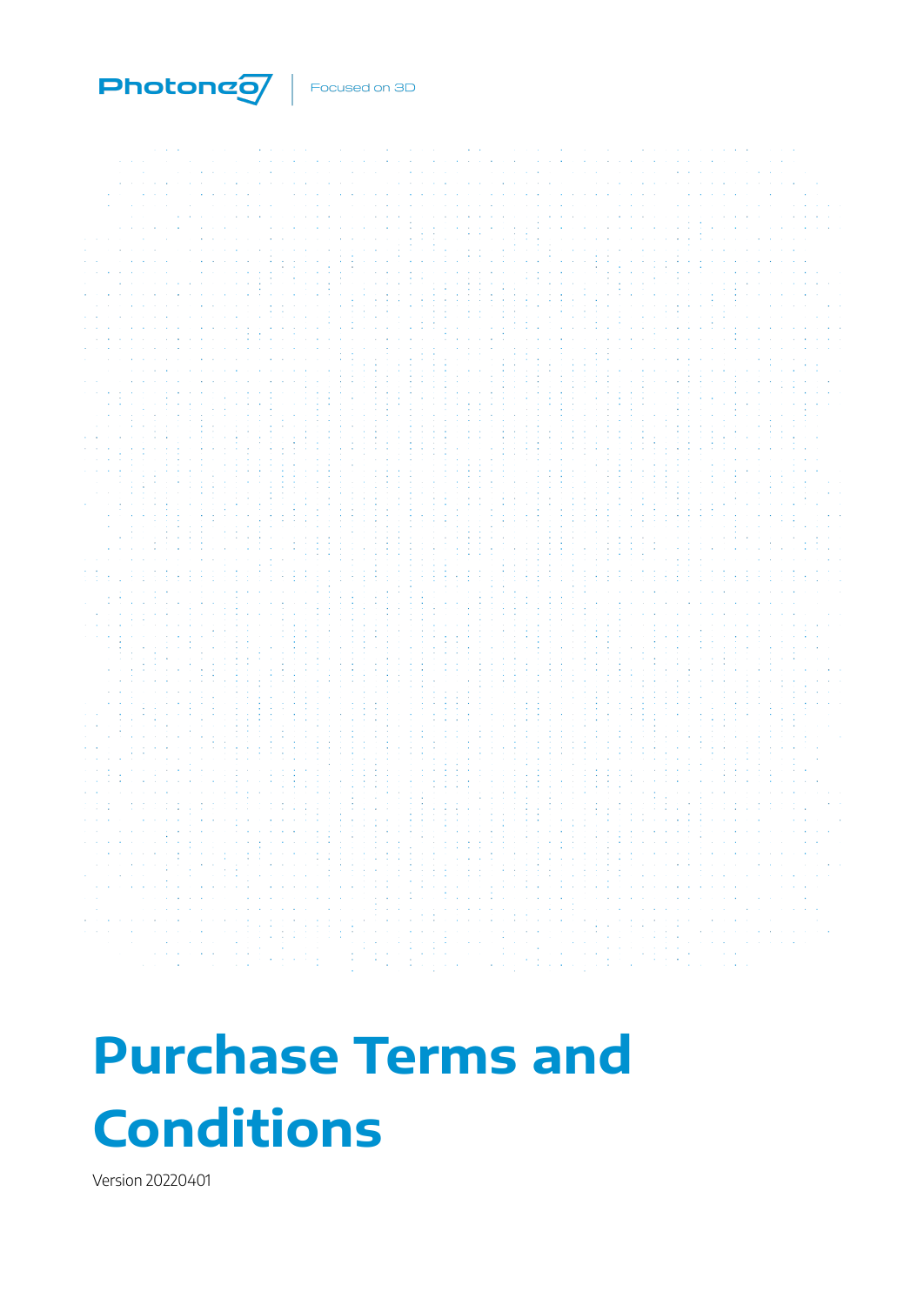# **1 APPLICABLE TERMS**

**1.1** These Purchase Terms & Conditions stipulate the rights and obligations of the Parties, as well as the other conditions for entering into contracts (including purchase orders) under which Photoneo shall order Products or the execution of work or the provision of services from Seller. Any applicable addenda to these Purchase Terms, including framework agreements, agreed and signed by the Parties, purchase orders issued by Photoneo, order confirmation issued by Seller, and Seller's (price) quotation, form the Parties' final agreement. Photoneo reserves the right to set out its contractual relationship by way of derogation from these Purchase Terms. In the event of a conflict between the documents, precedence shall apply in the following order: provisions of Agreement, these Purchase Terms, the order confirmation issued by Seller, the purchase order, quotation. Any additional or conflicting terms in Seller's confirmation, specifications, or any other written or oral communication are not binding on Photoneo unless in writing and signed by Photoneo. Photoneo's failure to object to Buyer's additional or conflicting terms does not operate as a waiver of any terms contained in this Purchase Terms.

**1.2** Photoneo does not acknowledge, assume or agree to any general terms and conditions of the Seller. No purchase or sale by and between Parties performed without implied or expressed reservation of Photoneo to terms and conditions of the Seller, shall constitute the consent with their application by Photoneo.

## **1.3 Definitions and Interpretation**

In this Agreement the following definitions shall have the following meanings:

"AGREEMENT" - any applicable provisions of a final agreement including framework agreements under which Photoneo shall order Products or the execution of work or the provision of services from Seller, agreed and signed by the Parties, including any End-User License Agreement for the Software, if applicable. Framework purchase agreement, these Purchase Terms, confirmed purchase order all of them jointly form Parties' final agreement; To avoid any doubts, in case of absence of the framework agreement concluded between Parties, the confirmed purchase order and these Purchase Terms form Parties' final agreement.

"CONFIDENTIAL INFORMATION" - all information relating to either Photoneo or the Buyer (including but not limited to information in respect of the Services (or any of them)) which might fairly be considered to be of a confidential nature;

"DOCUMENTATION FOR THE PRODUCT" - user manual, instruction manual, installation instructions, or any other information on the use of the Product sent electronically to Photoneo or packaged with the Product;

"FORCE MAJEURE" - an obstacle that occurred independently of the intent of the obliged Party and prevents it from fulfilling its obligation, if it may not be reasonably assumed that the obliged Party could have averted or overcome this obstacle or its consequences, or the obstacle could have been foreseen by the obliged Party at the time when the obligation was established. Any direct or indirect interference by state administration authorities shall not be considered as Force Majeure;

"PARTY" - Seller and Photoneo;

"PHOTONEO" - Photoneo s. r. o., with its registered seat at Jamnického 3, Bratislava 841 05, Id. No. (IČO): 47 353 309, registered with the Commercial Registry of District Court Bratislava I, Section: Sro, File No. 91452/B;

"SELLER" - the legal entity who sells or agrees to sell Products, executes or agree to execute works, provide or agrees to provide services to Photoneo;

"SERVICES" - the services required by the Buyer to be undertaken by Photoneo;

"PARTY" - Photoneo or the Seller;

"PARTIES" - Photoneo and the Seller together;

"PRODUCT" - the goods, equipment, components, parts, and materials provided by Photoneo;

"PURCHASE ORDER" - the paper, electronic or any other form (as part of electronic transactions) with which Photoneo orders the Products, Works or Services from Seller;

"SOFTWARE LICENSE" - the software licenses governing the use of the Software;

"SOFTWARE" - the software related to the use of the Products, which may be supplied together with the Products or on a stand-alone basis, and to which Seller holds the proprietary rights; "PURCHASE TERMS" - these Purchase Terms and Conditions,

"VAT ACT"- the Act No. 222/2004 Coll. on Value Added Tax, as amended;

"WORKS" - means the works to be executed in accordance with Agreement

**1.4** All references in this Purchase Terms to the singular shall mean the plural and vice versa, all references to person shall include companies, partnerships and other organizations and all references to the masculine shall include the feminine and neuter and vice versa. These Purchase Terms are executed in the English language, and any and all communication between Photoneo and Seller shall also be made in English, unless explicitly consents to the use of a different language in a particular case.

## **2 PRICING & PAYMENT**

2.1 **Price.** The prices stated by Seller in (price) quotation and/or any Seller's order confirmation or any other relevant document (e.g. contract, purchase order) shall be final and includes all costs incurred by Seller in connection with the supply of Products, including but not limited to, Product price, charges for freight, unloading, storage, insurance, taxes, excises, fees, duties or other government charges related to the Products. At the Purchaser's request, the Seller shall submit a detailed and complete price calculation (budget). Product's prices include the costs of its packing. The price and its individual items are listed exclusive of VAT, and VAT shall be added to them according to the VAT Act.

**2.2 Price Increase.** Any increase of prices shall become due only in case of modification order which will be duly authorized in writing by Photoneo pursuant to these Purchase Terms..

**2.3 Payments.** An invoice (tax document) must contain all of the particulars as required by VAT Act. Enclosed with the invoice shall be documents substantiating the issuance of such invoice (the Acceptance Protocol, the delivery note, etc.). The invoice must also contain the purchase order or contract number and be issued no later than fifteen (15) days after the taxable supply date. Unless otherwise stated in (price) quotation and/or any Seller's order confirmation or any other relevant document, all payments are due in the next thirty (30) days from the invoice date in EUR (Euro).

**2.4** Photoneo shall be entitled to deduct and withhold from the payments to Seller any sum due and payable to Photoneo for contractual penalty or for any other justified reason whatsoever including amounts for non-conformities to Agreement.

**2.5 Late Payments.** In case of any late payment, Photoneo shall bear no interest, unless agreed in writing by Parties.

**2.5 Disputed Invoice.** In case of discrepancies between the amounts invoiced and the amounts indicated in Agreement or in case of dispute over all or any portion of an invoice, Photoneo is entitled to reject the invoice. Upon resolution of the dispute, the payment of the invoice or the remainder of the invoice shall be suspended.

**2.6 Suspension/Termination Right.** Unless otherwise stated in writing by Photoneo, Seller may not suspend supply of Product due to undisputed invoice which is less than sixty (90) days past due.

**2.7** Unless prohibited by law, Photoneo may terminate this Agreement immediately in the event of a material adverse change in Seller's financial condition including, but not limited to, bankruptcy, insolvency, liquidation or similar financial condition.

**2.8 Set-off Right.** Photoneo is entitled to set off against the price any sum owed to it by the Seller whether under the Agreement or under any other contract or otherwise.

## **3 DELIVERY; TITLE; RISK OF LOSS**

**3.1** The Seller's contractual obligation shall be deemed met upon the due and timely delivery of Product and its acceptance by the Photoneo. The Seller shall deliver Product together with the accompanying documentation.

**3.2** The Purchaser shall acquire the title to Product upon the acceptance thereof, unless agreed otherwise. The risk of damage to the Product shall pass to Photoneo at the moment of accepting the Product from the Seller.

**3.3 Inspection and Rejection.** All Products are subject to final inspection and acceptance by Photoneo at delivery location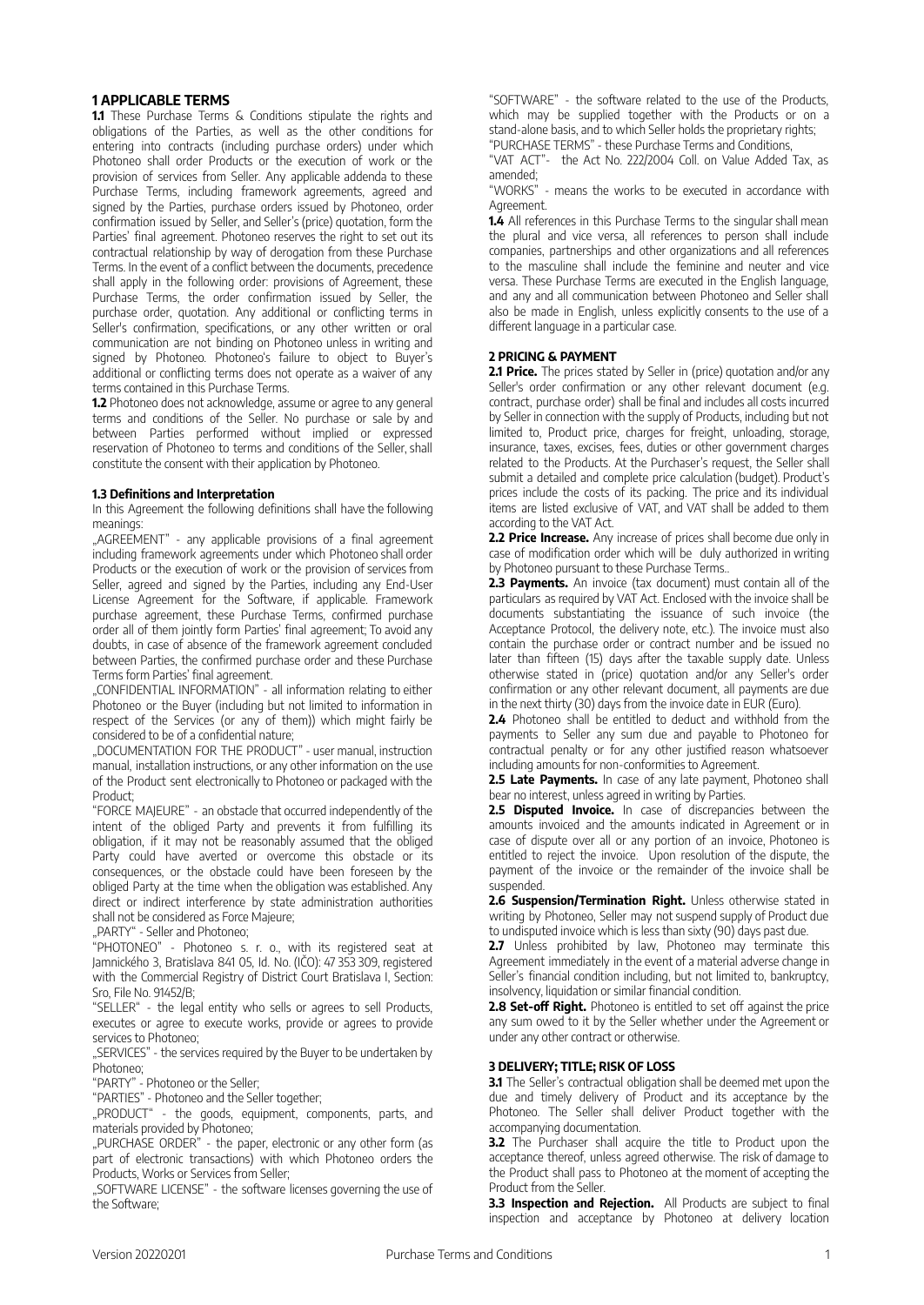notwithstanding any payment. Such inspection will be made within a reasonable time after receipt of the Product. Photoneo shall notify the Seller if any Product delivered hereunder are rejected, and at Seller's election and the Seller's risk and expense, such Product shall be held by Photoneo or returned to the Seller. No replacement or correction of nonconforming Products shall be made by Seller unless agreed to in writing by Buyer.

**3.4** An acceptance confirmation must explicitly specify whether Product has been accepted free of defects or with defects or why Photoneo refused to accept it. The Seller shall ensure that the specified defects are removed within a reasonable period of time with respect to the nature of the defect and remedied as agreed by the Parties in writing, unless Photoneo withdraw from or otherwise terminate the Agreement.

## **4 DEFERMENT AND WITHDRAWAL**

**4.1** Upon placing a purchase order by Photoneo and issuance of order confirmation by which Seller confirms and accepts it, the Seller shall not be entitled to cancel or modify Photoneo's order. If any change to any law, rule, regulation, order, code, standard or requirement impacts Photoneo's obligations under this Agreement, Photoneo may request a change order for an equitable adjustment in the price and time of delivery. The Seller is obliged to supply the Product in accordance with such order confirmation, and Photoneo undertakes to use the best effort to accept and take over in due and timely manner Product supplied by Seller in accordance with the order confirmation.

**4.2** Photoneo may withdraw from the Agreement if any of the following reasons for withdrawal comes into existence:

(a) the representations made by the Seller appear to be untrue and misleading;

(b) the Seller is more than seven (7) days in delay with supplying the Product;

(c) the Product is not supplied even within seven (7) days after the Purchaser's notice demanding the supply of it;

(d) the Product has defects and these defects are not removed without undue delay;

(f) a bankruptcy petition is filed against the Seller and/or the Seller is adjudged bankrupt and/or the Seller is allowed to undergo restructuring and/or the Seller enters into liquidation.

**4.3** Upon withdrawal from Agreement, Photoneo may also withdraw from interdependent performance or contracts without penalty for termination.

# **5 TRANSPORTATION AND STORAGE**

**5.1** Seller shall supply or make the delivery of Product in accordance with the confirmed purchase order. In case, the Parties will not specify delivery conditions in writing prior consignment, Seller shall deliver Product to Photoneo pursuant to this Purchase Terms and at its own expense, under DAP Incoterms® 2020.

**5.2** The Seller shall meet its obligation to supply Product to Photoneo by delivering it within the delivery period and to the place of delivery as agreed with Photoneo; if no such place is specified, the Seller shall contact Photoneo prior to the consignment via [logistics@photoneo.com](mailto:logistics@photoneo.com) and request specification of the delivery place.

**5.3** Partial deliveries are subject to Photoneo's prior written consent.

#### **6 FORCE MAJEURE / DELAYS**

**6.1** In case that the breach of the obligation of one of the Parties was caused due to Force Majeure, the other Party shall not be entitled to damage compensation and contractual penalty. If breach occurs only after the Seller was already in default with fulfillment of its obligation, or an obstacle arose from its economic situation, the Seller shall not exclude its liability for the reason of Force Majeure.

**6.2** The deadline for delivering the Product shall be extended by as many days as the Force Majeure event lasts.

**6.3** If the Seller breaches its obligation or should know, with respect to all the circumstances, that it will breach its obligation from the contractual relationship, it is obliged to notify Photoneo of the nature of the obstacle that prevents or will prevent it from fulfillment of the obligation, and of the consequences thereof. Such notice must be given without undue delay after the Seller learns of the obstacle or could have learned of it if exercising due care. If Seller does not fulfill this obligation or if the notice is not delivered to tPhotoneo in time, the Seller shall not be relieved of its liabilities.

**6.4** If Photoneo's performance is delayed due to Force Majeure, Photoneo's time of performance will be extended by a period equal to the length of the delay and shall be relieved of its liabilities under the Agreement. Photoneo will notify Seller within a reasonable time after becoming aware of any such delay.

#### **7 SELLER'S OBLIGATIONS**

**7.1** The Seller shall supply the Product duly and in due time, in compliance with applicable laws and binding technical regulations and standards as agreed by the Parties, mainly not limited to, regulations and standards applicable in the EU and Slovakia, as well as all related documentation (f.i. customs declarations etc.).

**7.2** The Seller is obliged to fulfill its obligations in line with the Agreement, these Purchase Terms and interests of Photoneo which are or in considering all the circumstances, must have been known to the Seller, acting with due diligence and at a high professional level. The Products shall be supplied fit for its purpose. Photoneo's performance is contingent upon Seller's timely fulfilling all of its obligations under the Agreement. These obligations include the Seller supplying all documents and approvals needed for Photoneo to take over, use and or commercially exploit the Product.

**7.3** Photoneo is entitled to demand the submission of all available information, documents and materials that it considers necessary for the proper use of and commercial exploitation of the Product.

**7.4** Upon Photoneo's request, the Seller shall submit a list of its involved subcontractors for approval. Any amendments to the list of subcontractors after approval may only be made with prior approval of Photoneo.

**7.5** The Seller shall not act as Photoneo's agent, employee or partner in supplying the Product and no provision of these Purchase Terms shall be deemed to infer an agency, partnership, or employment relationship between the Parties.

**7.6** In the event of a breach of any of the provisions of Article 7, the Seller shall be liable to Photoneo for an immediately due and payable penalty of EUR 20,000 per breach and EUR 5,000 for each day on which the breach continues, without prejudice to any other rights provided for by law or under this Agreement such as the right to specific performance, the right to an injunction or the right to claim damages in lieu of this penalty.

#### **8 INDEMNITY**

**8.1** The Seller agrees to indemnify, defend, and hold Photoneo, its subsidiaries, affiliates, officers, directors, employees, agents, licensors, consultants, suppliers, and any third-party providers harmless from and against all claims, demands, actions, liabilities, losses, expenses, damages, and costs, including actual attorneys' fees, resulting from the Seller's violation of the material terms of this Agreement including warranty; any claim that the Product infringe, or its importation, use or resale, infringes the Intellectual Property Rights of any person, except to the extent that such claim arises solely from the Seller's use of Photoneo's intellectual property; any act or omission of the Seller, or its subcontractor or any personnel in supplying, delivering an/or installing the Product.

**8.2** The Seller will cooperate as fully as reasonably required in Photoneo's defense of any claim. Photoneo reserves the right, at its own expense, to assume the exclusive defense and the Seller shall not in any event settle any Photoneo involving matter without the written consent of Photoneo. Seller agrees to immediately notify Photoneo of any unauthorized use of or any other breach known to the Seller in relation to the Agreement and/or supplied Product.

# **9 WARRANTIES**

# **9.1 Warranties**

The Seller shall warrant to Photoneo that at the time of delivery: (i) each Product will be free from defects; (ii) each Product materially conforms to Photoneo's specifications that are attached to, or expressly incorporated into thes Agreement, and (iii) Photoneo has title to each Product free and clear of liens and encumbrances ; (iv) each Product comply with applicable laws and industry regulations (collectively, the "Warranties").

**9.2 Warranty period.** Unless otherwise specified in the Agreement, the warranty period shall start from the acceptance of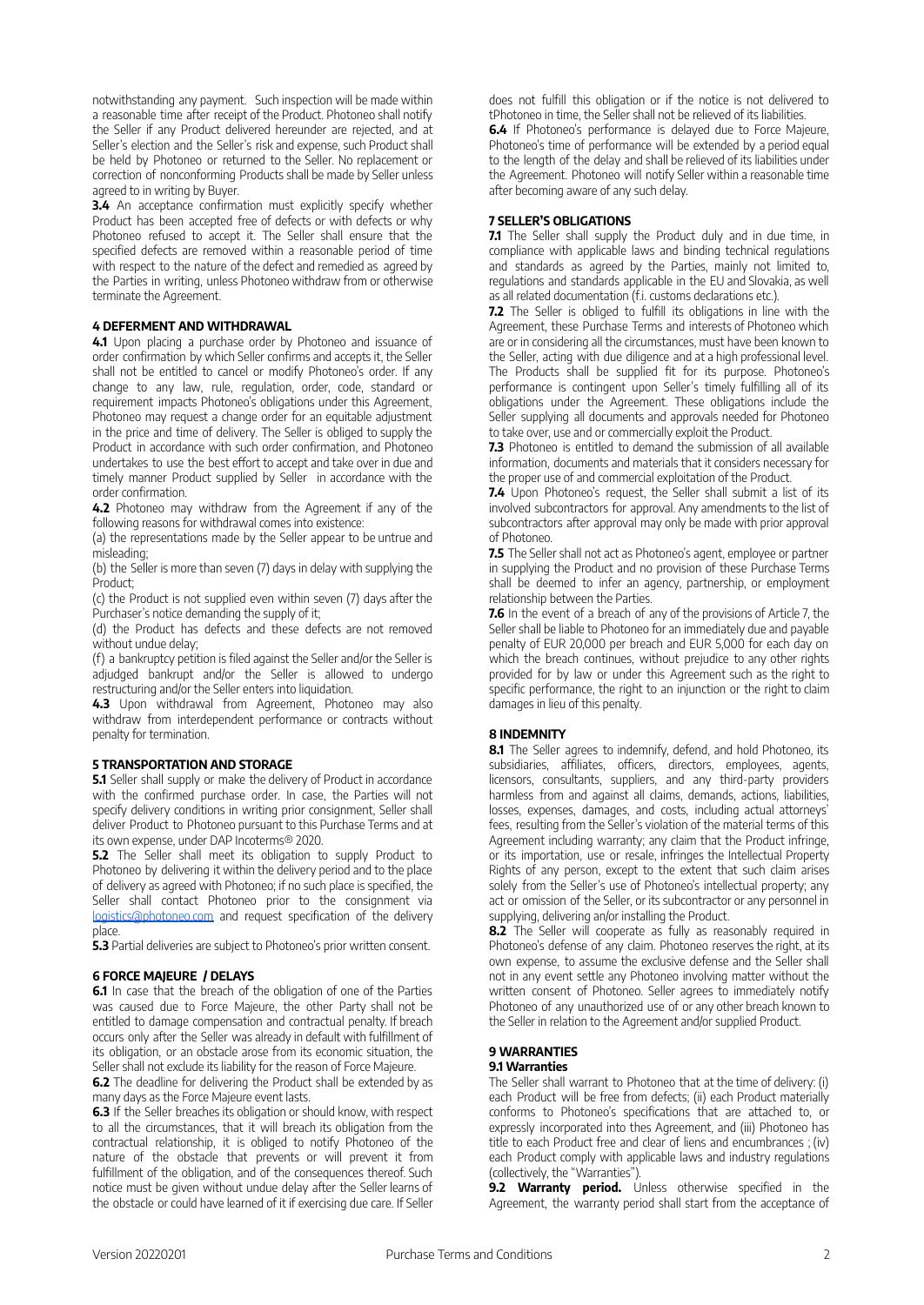the Product by Photoneo and shall last until the expiry of a period of 2 (two) years from the acceptance.

## **9.2 Remedies**

If defect, faults or other non-compliance of the Product ("Defect") occurs within the warranty period pursuant to subsection 9.2, Photoneo shall be, at the Seller's costs and expenses, entitled to (i) repair of the Defect, (ii) replacement of the faulty Products for same or newest version of the Products, (iii) reimburse costs and expenses incurred in relation to repairs of the Product performed directly or via a third party which shall be paid by the Seller in full within thirty (30) days from the date of the invoice, (iv) terminate the Agreement, if in the view of Photoneo Defect cannot be reasonably rectified or the Seller will not rectify the Defect within a reasonable term to remedy the Defect. Unless specified by the Parties, the remedy shall be provided to Photoneo in the shortest possible time and does not exceed the period of thirty (30) days from notification of the Defect by Photoneo to the Seller.

**9.3** Photoneo shall not be liable and charged for any costs or expenses incurred by the Seller in relation to remedies provided to Photoneo in connection to the Agreement within the warranty period.

**9.4** In case of repeated Defect, the Seller shall replace, or rectify all the same Products supplied to Photoneo on a preventive basis at the Seller's costs without undue delay.

**9.5** In any case, the provided remedies by the Seller under the Agreement shall be without prejudice to Photoneo's rights to claim any further losses and damages suffered in relation or as a result of, whether directly or indirectly, Defect or any other fault of the Product by Photoneo.

# **10 PATENT AND COPYRIGHT INFRINGEMENT**

**10.1** The Seller represents, warrants and agrees that it will not incorporate any third-party intellectual property into any Product provided hereunder without notifying and obtaining the prior written approval of Photoneo. The Seller warrants that it will not incorporate any third-party intellectual property right into Product which contain intellectual property not assignable or licensable to Photoneo. The Seller agrees that if in the course of providing the Products, the Seller incorporates any Seller's or third parties' intellectual property into a Product provided to Photoneo, Photoneo is hereby granted and shall have a nonexclusive, perpetual, worldwide, royalty free, irrevocable, sub-licensable, transferable, license, to use any such Seller's and/or third parties' intellectual property, including embedded software, in the Product.

**10.2** In the event the embedded software contains or uses Open Source Software, the Seller must specify and inform Photoneo in writing (and, at latest prior to delivery) about all Open Source Software implemented into or used by the embedded software. In the event that Photoneo does not approve any Open Source Software components contained in or used by the embedded software, the Seller agrees to replace or substitute at its own cost the affected Open Source Software component(s) contained in or used by the embedded software with software of at least the same quality and functionality and which is accepted by Photoneo. The Seller shall grant to Photoneo a nonexclusive, perpetual, worldwide, royalty free, irrevocable, sub-licensable, transferable, license to use the embedded software.

# **11 CONFIDENTIALITY**

**11.1** Both during and after the term of this Agreement, the Parties will treat as confidential all information obtained from the disclosing party and all information compiled or generated by the disclosing party under this Agreement for the receiving party, including but not limited to business information, manufacturing information, technical data, drawings, flow charts, program listings, software code, and other software, plans and projections. Neither party may disclose or refer to the work to be performed under the Agreement in any manner that identifies the other party without advance written permission. However, Photoneo has the right to share confidential information with its affiliates and subcontractors, provided those recipients are subject to the same confidentiality obligations set forth herein.

**11.2** Nothing in the Agreement requires a party to treat as confidential any information which: (i) is or becomes generally known to the public, without the fault of the receiving party; (ii) is

disclosed to the receiving party, without obligation of confidentiality, by a third party having the right to make such disclosure; (iii) was previously known to the receiving party, without obligation of confidentiality, which fact can be demonstrated by means of documents which are in the possession of the receiving party upon the date of this Agreement; (iv) was independently developed by receiving party or its representatives, as evidenced by written records, without the use of discloser's confidential information; or (v) is required to be disclosed by law, except to the extent eligible for special treatment under an appropriate protective order, provided that the party required to disclose by law will promptly advise the originating party of any requirement to make such disclosure to allow the originating party the opportunity to obtain a protective order and assist the originating party in so doing.

**11.3** It is Photoneo's policy not to unlawfully or improperly receive or use confidential information, including trade secrets, belonging to others. This policy precludes Photoneo from obtaining, directly or indirectly from any employee, contractor, or other individual rendering services to Photoneo confidential information of a prior employer, client or any other person which such employee, contractor, or individual is under an obligation not to disclose. The Seller agrees to abide by this policy.

## **12 COMPLIANCE WITH LAWS**

12.1 The Parties agree to comply with all applicable laws and regulations, including but not limited to those relating to the manufacture, waste disposal, purchase, resale, exportation, transfer, assignment, sanction and embargoes limitation applicable to Photoneo or use of the Product. Without limitation of the foregoing, the Seller shall ensure the Products and any related packaging, conform fully to applicable law.

**12.2** The Seller shall adhere to all applicable environmental laws and regulations and anticipate the expected regulations and constraints for all Products and/or manufacturing sites, including, but not limited to laws relating to "conflict minerals" (columbite-tantalite (coltan), cassiterite, gold, wolframite or their derivatives including tungsten, tin and tantalum) mined in the Democratic Republic of Congo or adjacent territories.

**12.3** The Seller acknowledges that Photoneo is required to comply with applicable export/import laws and regulations relating to the sale, export, import, transfer, assignment, disposal and use of the Products, including any export/import license requirements. The Seller agrees and undertakes that Products will not at any time directly or indirectly be used, exported, imported, sold, transferred, assigned or otherwise disposed of in a manner which will result in noncompliance with any export/import laws and regulations. Photoneo's continuing performance hereunder is conditioned on compliance with such export/import laws and regulations at all times.

**12.4** Upon Photoneo's request, the Seller shall provide Photoneo with (a) written certification of Seller's compliance with applicable laws; (b) written certification of the origin of the Products; and (c) any relevant and reasonable additional cooperation or information regarding the Products requested by Photoneo such that Photoneo may comply in a timely manner with its obligations under applicable law.

# **13 NON-WAIVER**

**13.1** Any waiver by a party of strict compliance with the Agreement must be in writing, and any failure by the Parties to require strict compliance in one instance will not waive its right to insist on strict compliance thereafter.

### **14 MODIFICATION OF TERMS**

**14.1** The Agreement may only be modified by a written instrument signed by authorized representatives of both Parties.

## **15 ASSIGNMENT**

**15.1** Neither Party may assign all or part of the Agreement, or any rights or obligations under the Agreement, without the prior written consent of the other; but either Party may assign its rights and obligations, without recourse or consent, to any parent, wholly owned subsidiary, or affiliate or affiliate's successor organization (whether as a result of reorganization, restructuring or sale of substantially all of a Party's assets). However, the Seller shall not